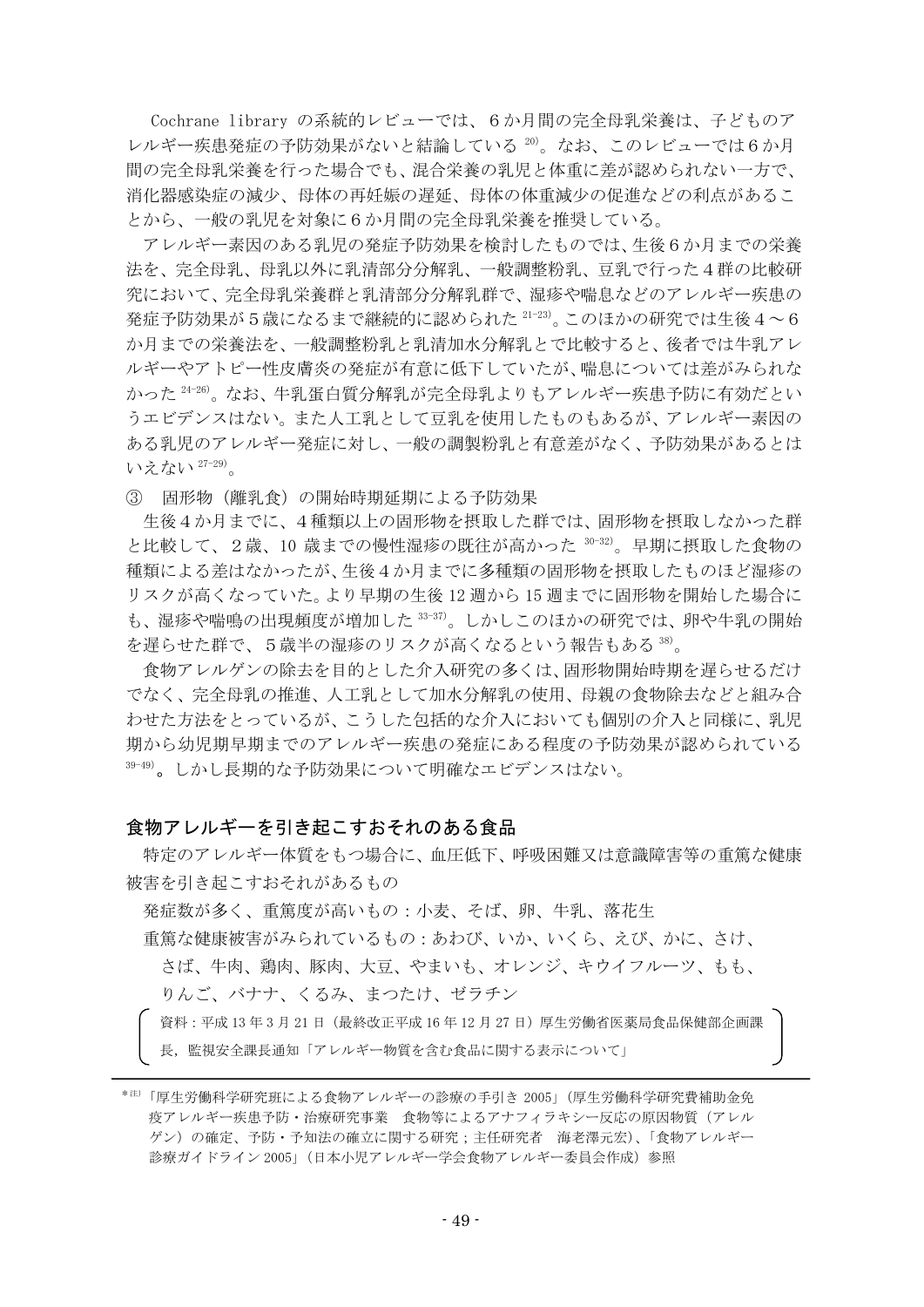(文献)

- 1) Falth-Magnusson K, Kjellman NI. Development of atopic disease in babies whose mothers were receiving exclusion diet during pregnancy--a randomized study. J Allergy Clin Immunol 1987; 80:868-75.
- 2) Falth-Magnusson K, Kjellman NI. Allergy prevention by maternal elimination diet during late pregnancy--a 5-year follow-up of a randomized study. J Allergy Clin Immunol 1992; 89:709-13.
- 3) Lilja G, Dannaeus A, Falth-Magnusson K, Graff-Lonnevig V, Johansson SG, Kjellman NI, et al. Immune response of the atopic woman and foetus: effects of high- and low-dose food allergen intake during late pregnancy. Clin Allergy 1988; 18:131-42.
- 4) Falth-Magnusson K, Oman H, Kjellman NI. Maternal abstention from cow milk and egg in allergy risk pregnancies. Effect on antibody production in the mother and the newborn. Allergy 1987; 42:64-73.
- 5) Lilja G, Dannaeus A, Foucard T, Graff-Lonnevig V, Johansson SG, Oman H. Effects of maternal diet during late pregnancy and lactation on the development of atopic diseases in infants up to 18 months of age--in-vivo results. Clin Exp Allergy 1989; 19:473-9.
- 6) Falth-Magnusson K, Kjellman NI, Magnusson KE. Antibodies IgG, IgA, and IgM to food antigens during the first 18 months of life in relation to feeding and development of atopic disease. J Allergy Clin Immunol 1988; 81:743-9.
- 7) Lilja G, Dannaeus A, Foucard T, Graff-Lonnevig V, Johansson SG, Oman H. Effects of maternal diet during late pregnancy and lactation on the development of IgE and egg- and milk-specific IgE and IgG antibodies in infants. Clin Exp Allergy 1991; 21:195-202.
- 8) Chandra RK, Puri S, Suraiya C, Cheema PS. Influence of maternal food antigen avoidance during pregnancy and lactation on incidence of atopic eczema in infants. Clin Allergy 1986; 16:563-9.
- 9) Chandra RK, Puri S, Hamed A. Influence of maternal diet during lactation and use of formula feeds on development of atopic eczema in high risk infants. Bmj 1989; 299:228-30.
- 10) Lovegrove JA, Hampton SM, Morgan JB. The immunological and long-term atopic outcome of infants born to women following a milk-free diet during late pregnancy and lactation: a pilot study. Br J Nutr 1994; 71:223-38.
- 11) Lovegrove JA, Morgan JB, Hamptom SM. Dietary factors influencing levels of food antibodies and antigens in breast milk. Acta Paediatr 1996; 85:778-84.
- 12) Kramer MS, Kakuma R. Maternal dietary antigen avoidance during pregnancy and/or lactation for preventing or treating atopic disease in the child.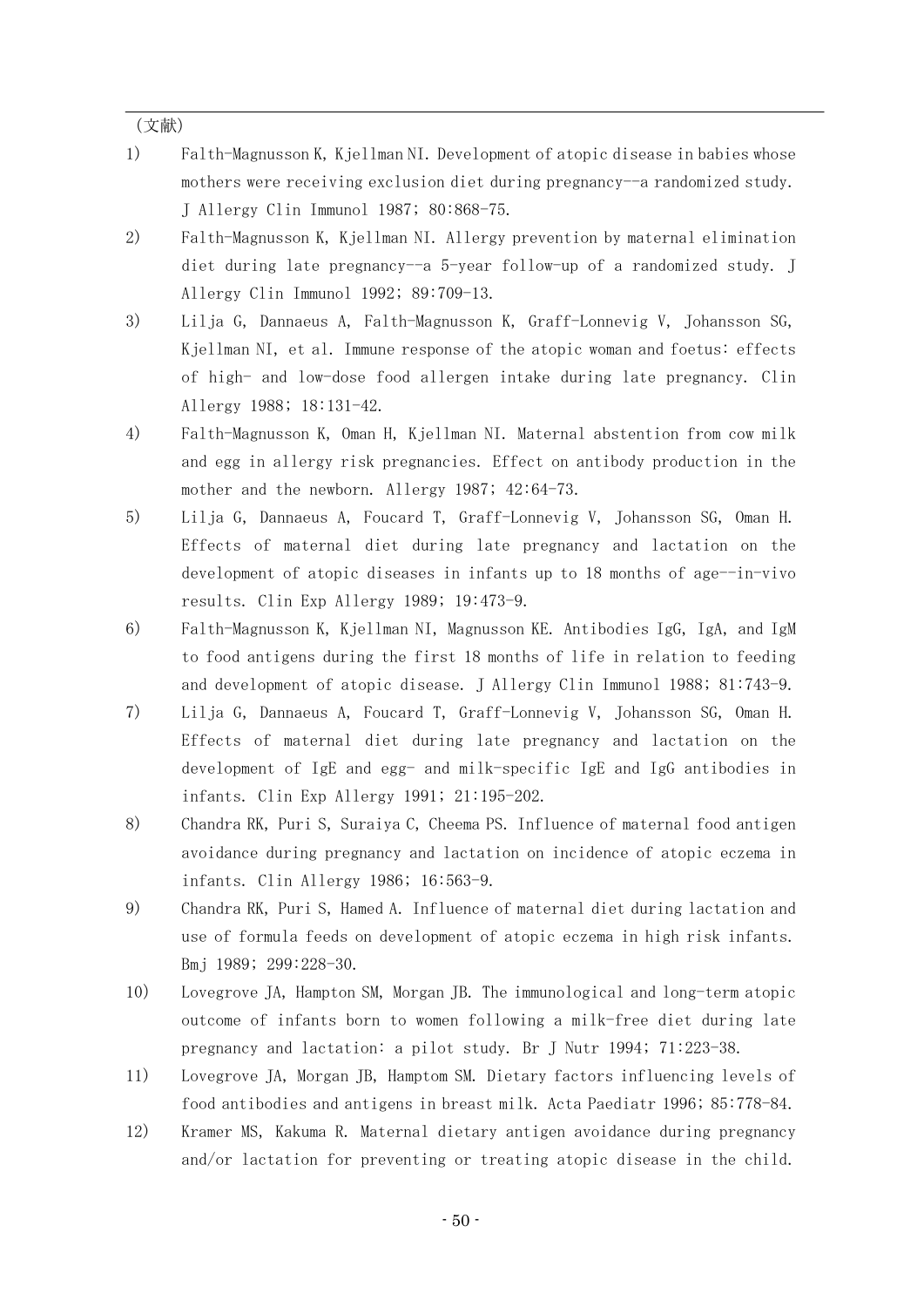Cochrane Database Syst Rev 2003:CD000133.

- 13) Schoetzau A, Filipiak-Pittroff B, Franke K, Koletzko S, Von Berg A, Gruebl A, et al. Effect of exclusive breast-feeding and early solid food avoidance on the incidence of atopic dermatitis in high-risk infants at 1 year of age. Pediatr Allergy Immunol 2002; 13:234-42.
- 14) Ram FS, Ducharme FM, Scarlett J. Cow's milk protein avoidance and development of childhood wheeze in children with a family history of atopy. Cochrane Database Syst Rev 2002:CD003795.
- 15) Arshad SH, Kurukulaaratchy RJ, Fenn M, Matthews S. Early life risk factors for current wheeze, asthma, and bronchial hyperresponsiveness at 10 years of age. Chest 2005; 127:502-8.
- 16) Sears MR, Greene JM, Willan AR, Taylor DR, Flannery EM, Cowan JO, et al. Long-term relation between breastfeeding and development of atopy and asthma in children and young adults: a longitudinal study. Lancet 2002; 360:901-7.
- 17) Wright AL, Holberg CJ, Taussig LM, Martinez FD. Factors influencing the relation of infant feeding to asthma and recurrent wheeze in childhood. Thorax 2001; 56:192-7.
- 18) Siltanen M, Kajosaari M, Poussa T, Saarinen KM, Savilahti E. A dual long-term effect of breastfeeding on atopy in relation to heredity in children at 4 years of age. Allergy 2003; 58:524-30.
- 19) Friedman NJ, Zeiger RS. The role of breast-feeding in the development of allergies and asthma. J Allergy Clin Immunol 2005; 115:1238-48.
- 20) Kramer MS, Kakuma R. Optimal duration of exclusive breastfeeding. Cochrane Database Syst Rev 2002:CD003517.
- 21) Chandra RK. Five-year follow-up of high-risk infants with family history of allergy who were exclusively breast-fed or fed partial whey hydrolysate, soy, and conventional cow's milk formulas. J Pediatr Gastroenterol Nutr 1997; 24:380-8.
- 22) Chandra RK, Singh G, Shridhara B. Effect of feeding whey hydrolysate, soy and conventional cow milk formulas on incidence of atopic disease in high risk infants. Ann Allergy 1989; 63:102-6.
- 23) Chandra RK, Hamed A. Cumulative incidence of atopic disorders in high risk infants fed whey hydrolysate, soy, and conventional cow milk formulas. Ann Allergy 1991; 67:129-32.
- 24) Vandenplas Y, Hauser B, Van den Borre C, Clybouw C, Mahler T, Hachimi-Idrissi S, et al. The long-term effect of a partial whey hydrolysate formula on the prophylaxis of atopic disease. Eur J Pediatr 1995; 154:488-94.
- 25) Vandenplas Y, Hauser B, Van den Borre C, Sacre L, Dab I. Effect of a whey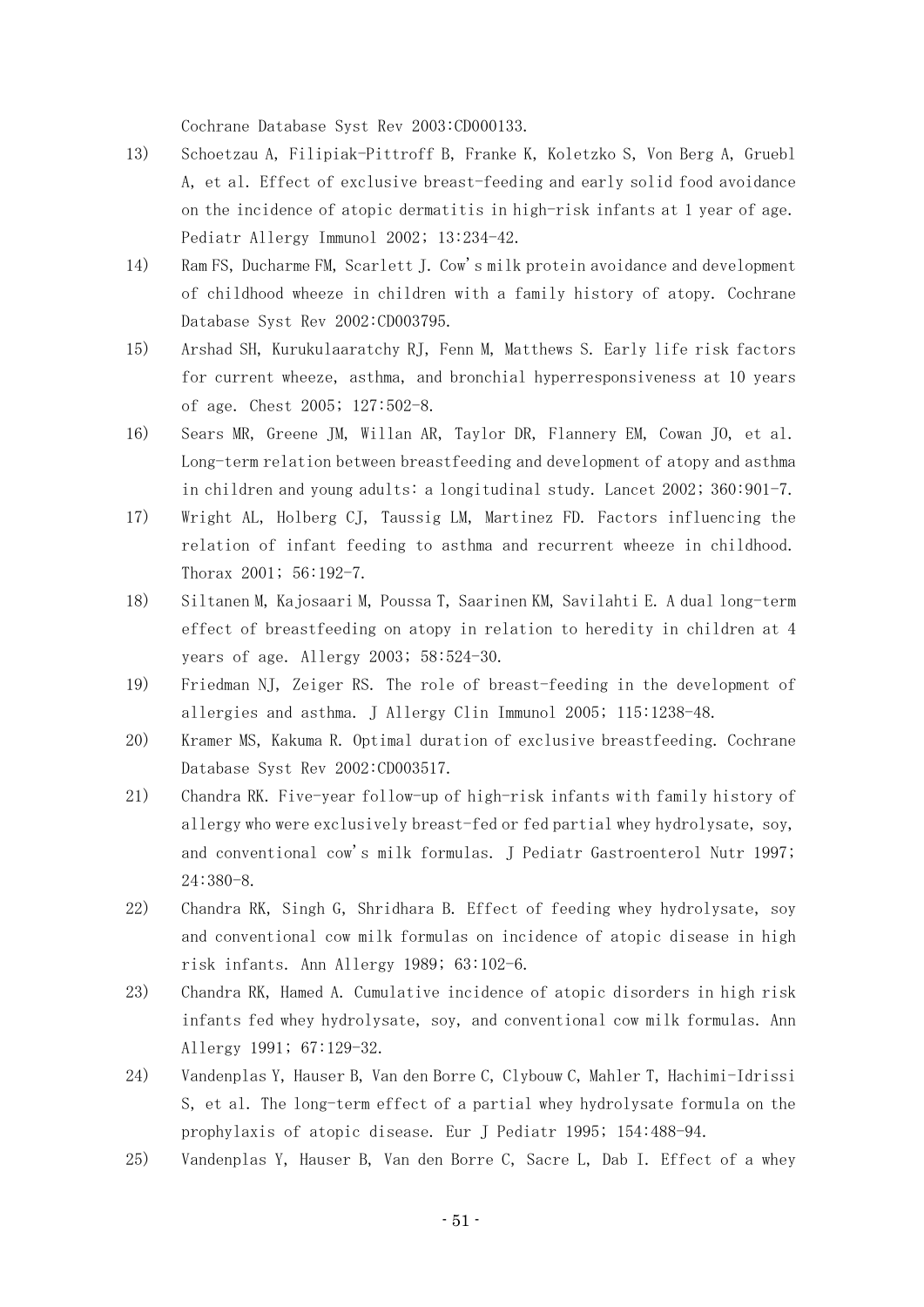hydrolysate prophylaxis of atopic disease. Ann Allergy 1992; 68:419-24.

- 26) Mallet E, Henocq A. Long-term prevention of allergic diseases by using protein hydrolysate formula in at-risk infants. J Pediatr 1992; 121:S95-100.
- 27) Osborn DA, Sinn J. Formulas containing hydrolysed protein for prevention of allergy and food intolerance in infants. Cochrane Database Syst Rev 2003:CD003664.
- 28) Miskelly FG, Burr ML, Vaughan-Williams E, Fehily AM, Butland BK, Merrett TG. Infant feeding and allergy. Arch Dis Child 1988; 63:388-93.
- 29) Osborn DA, Sinn J. Soy formula for prevention of allergy and food intolerance in infants. Cochrane Database Syst Rev 2004:CD003741.
- 30) Fergusson DM, Horwood LJ. Early solid food diet and eczema in childhood: a 10-year longitudinal study. Pediatr Allergy Immunol 1994; 5:44-7.
- 31) Fergusson DM, Horwood LJ, Shannon FT. Risk factors in childhood eczema. J Epidemiol Community Health 1982; 36:118-22.
- 32) Fergusson DM, Horwood LJ, Beautrais AL, Shannon FT, Taylor B. Eczema and infant diet. Clin Allergy 1981; 11:325-31.
- 33) Kajosaari M, Saarinen UM. Prophylaxis of atopic disease by six months' total solid food elimination. Evaluation of 135 exclusively breast-fed infants of atopic families. Acta Paediatr Scand 1983; 72:411-4.
- 34) Forsyth JS, Ogston SA, Clark A, Florey CD, Howie PW. Relation between early introduction of solid food to infants and their weight and illnesses during the first two years of life. Bmj 1993; 306:1572-6.
- 35) Wilson AC, Forsyth JS, Greene SA, Irvine L, Hau C, Howie PW. Relation of infant diet to childhood health: seven year follow up of cohort of children in Dundee infant feeding study. Bmj 1998; 316:21-5.
- 36) Kajosaari M. Atopy prevention in childhood: the role of diet. Prospective 5-year follow-up of high-risk infants with six months exclusive breastfeeding and solid food elimination. Pediatr Allergy Immunol 1994; 5:26-8.
- 37) Kajosaari M. Atopy prophylaxis in high-risk infants. Prospective 5-year follow-up study of children with six months exclusive breastfeeding and solid food elimination. Adv Exp Med Biol 1991; 310:453-8.
- 38) Zutavern A, von Mutius E, Harris J, Mills P, Moffatt S, White C, et al. The introduction of solids in relation to asthma and eczema. Arch Dis Child 2004; 89:303-8.
- 39) Zeiger RS, Heller S, Mellon MH, Forsythe AB, O'Connor RD, Hamburger RN, et al. Effect of combined maternal and infant food-allergen avoidance on development of atopy in early infancy: a randomized study. J Allergy Clin